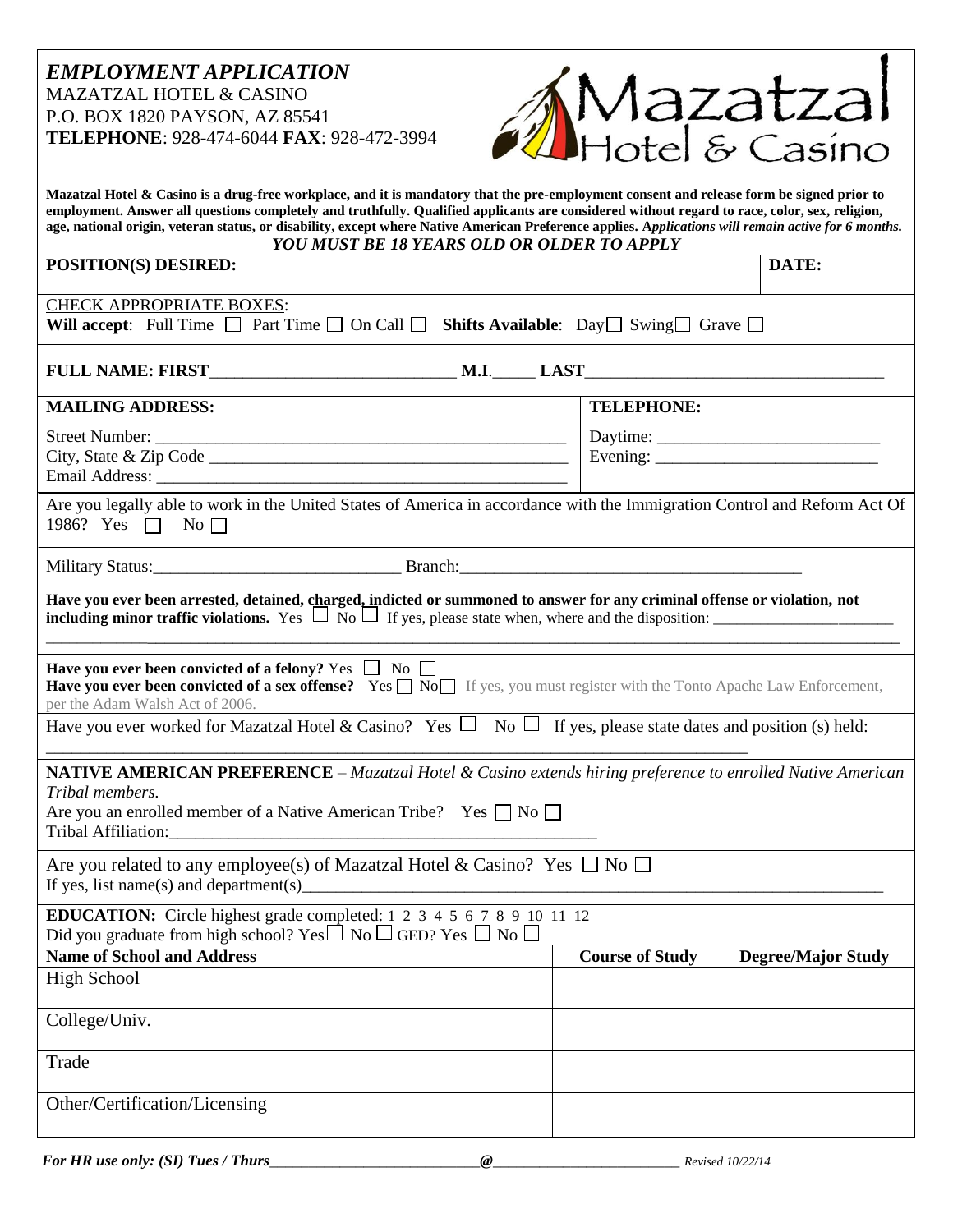| <b>EMPLOYMENT HISTORY:</b> COMPLETE entire application as listed. The amount of experience and the way you describe your<br>experience may determine whether or not you are ruled eligible for employment. Your qualifications will be evaluated largely on the basis<br>of the information provided on this application. Attach a separate sheet of paper for continuation, if necessary. List your most recent<br>employment experience. Be accurate and complete. If you wish to elaborate on your experience, a resume may be attached. |                     |                                 |              |  |
|---------------------------------------------------------------------------------------------------------------------------------------------------------------------------------------------------------------------------------------------------------------------------------------------------------------------------------------------------------------------------------------------------------------------------------------------------------------------------------------------------------------------------------------------|---------------------|---------------------------------|--------------|--|
| MAY WE CONTACT YOUR PRESENT AND PAST EMPLOYERS : YES $\Box$ NO $\Box$                                                                                                                                                                                                                                                                                                                                                                                                                                                                       |                     |                                 |              |  |
| 1. Employer Name & Address:                                                                                                                                                                                                                                                                                                                                                                                                                                                                                                                 | Type of Business:   | Telephone:                      |              |  |
|                                                                                                                                                                                                                                                                                                                                                                                                                                                                                                                                             |                     |                                 |              |  |
| Position:                                                                                                                                                                                                                                                                                                                                                                                                                                                                                                                                   | Supervisor & Title: | Reason for Leaving:             |              |  |
| Describe your position:                                                                                                                                                                                                                                                                                                                                                                                                                                                                                                                     |                     | Employed from<br>(Mo/Yr)        | To $(Mo/Yr)$ |  |
| 2. Employer Name & Address:                                                                                                                                                                                                                                                                                                                                                                                                                                                                                                                 | Type of Business:   | Telephone:                      |              |  |
| Position:                                                                                                                                                                                                                                                                                                                                                                                                                                                                                                                                   | Supervisor & Title: | Reason for Leaving:             |              |  |
| Describe your position:                                                                                                                                                                                                                                                                                                                                                                                                                                                                                                                     |                     | <b>Employed</b> from<br>(Mo/Yr) | To (Mo/Yr)   |  |
| 3. Employer Name & Address:                                                                                                                                                                                                                                                                                                                                                                                                                                                                                                                 | Type of Business:   | Telephone:                      |              |  |
| Position:                                                                                                                                                                                                                                                                                                                                                                                                                                                                                                                                   | Supervisor & Title: | Reason for Leaving:             |              |  |
| Describe your position:                                                                                                                                                                                                                                                                                                                                                                                                                                                                                                                     |                     | Employed from<br>(Mo/Yr)        | To (Mo/Yr)   |  |
| <b>READ CAREFULLY BEFORE SIGNING BELOW</b>                                                                                                                                                                                                                                                                                                                                                                                                                                                                                                  |                     |                                 |              |  |

I understand that the information contained in this employment application is **accurate** and **complete**. I understand giving incomplete or false information in an application for employment is a serious matter and is grounds for dismissal and forfeiture of related benefits. In connection with this employment inquiry I authorize all corporations, education institutions, persons, law enforcement, military services, federal, state, county and local government and former employers to release all information they have about me to Mazatzal Hotel & Casino or its agents and I hereby release each and everyone who provides any such information and Mazatzal Hotel & Casino and its subsidiaries and its agents from any and all liability and responsibility for doing so. I further understand that employment can be terminated with or without cause or notice at any time at the option of either the company or employee. I will be an employee at – will, unless different terms are agreed to in writing by the General Manager.

*Applicant Signature:\_\_\_\_\_\_\_\_\_\_\_\_\_\_\_\_\_\_\_\_\_\_\_\_\_\_\_\_\_\_\_\_\_\_\_\_\_\_\_\_\_ Date: \_\_\_\_\_\_\_\_\_\_\_\_\_\_\_\_\_\_\_\_*